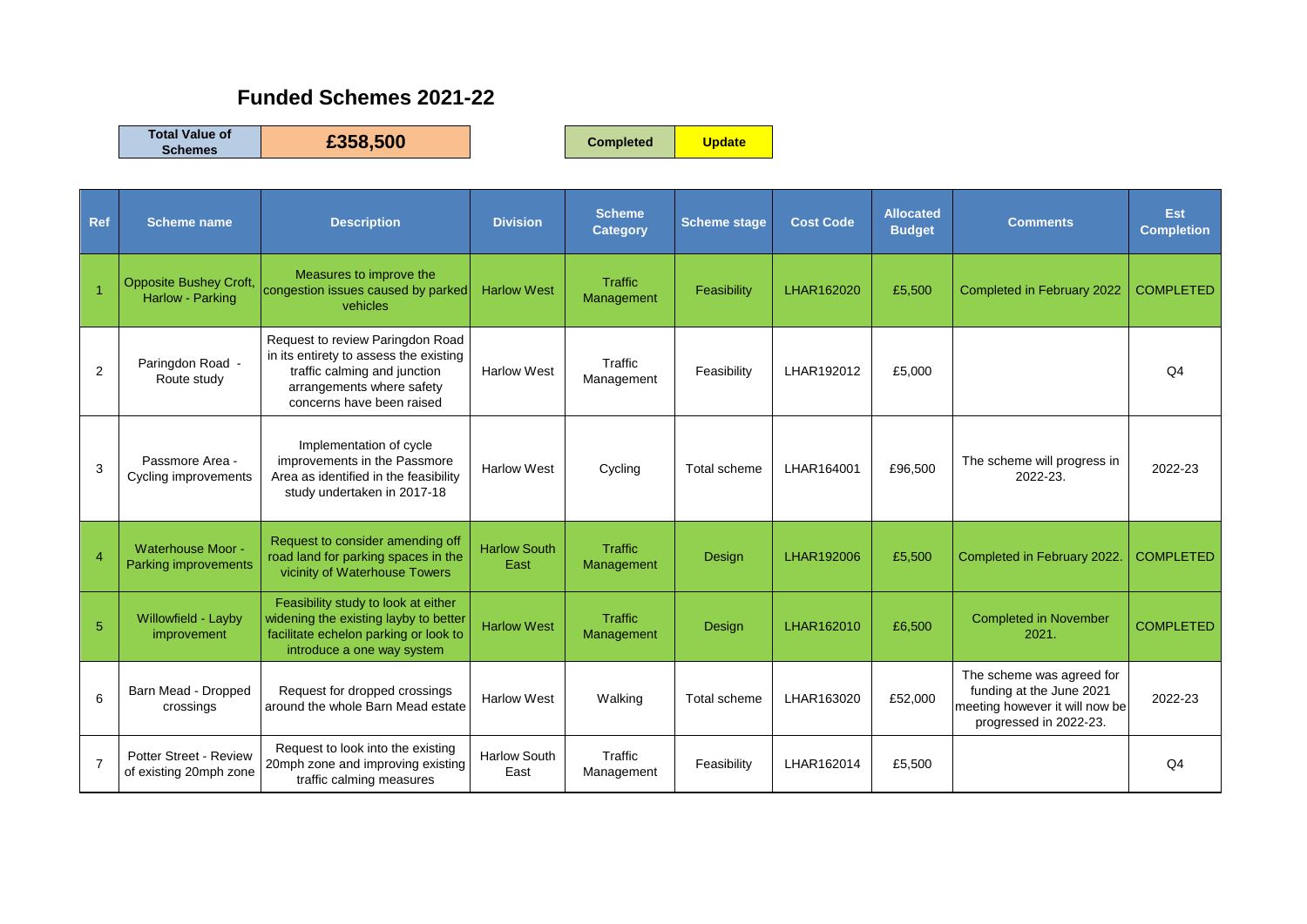## **Funded Schemes 2021-22**

**Total Value of** 

**Schemes £358,500 Completed Update**

| <b>Ref</b> | <b>Scheme name</b>                                                         | <b>Description</b>                                                                                                                          | <b>Division</b>             | <b>Scheme</b><br><b>Category</b>         | <b>Scheme stage</b> | <b>Cost Code</b> | <b>Allocated</b><br><b>Budget</b> | <b>Comments</b>                                                                   | <b>Est</b><br><b>Completion</b> |
|------------|----------------------------------------------------------------------------|---------------------------------------------------------------------------------------------------------------------------------------------|-----------------------------|------------------------------------------|---------------------|------------------|-----------------------------------|-----------------------------------------------------------------------------------|---------------------------------|
| 8          | Partridge Road, close to<br><b>Five Acres - Dropped</b><br>crossing        | Dropped crossings to allow bus<br>users to access the bus stop                                                                              | <b>Harlow West</b>          | Passenger<br>Transport                   | <b>Total scheme</b> | LHAR195001       | £16,500                           | Completed in October 2021.                                                        | <b>COMPLETED</b>                |
| 9          | Churchgate Street - 20<br>when lights flash                                | Advisory 20 when lights flash<br>outside the school                                                                                         | <b>Harlow North</b>         | Traffic<br>Management                    | Total scheme        | LHAR182003       | £12.000                           | The posts have been installed<br>and awaiting the installation of<br>the signage. | Q4                              |
| 10         | Hare Street Springs<br><b>Traffic management</b>                           | Request to look at improving the<br>existing traffic calming arrangement                                                                    | <b>Harlow West</b>          | <b>Traffic</b><br>Management             | Design              | LHAR182005       | £6,500                            | Completed in February 2022.                                                       | <b>COMPLETED</b>                |
| 11         | Tye Green Village -<br>Playground warning<br>signage                       | Playground warning signage                                                                                                                  | <b>Harlow South</b><br>East | <b>Traffic</b><br>Management             | <b>Total scheme</b> | LHAR192004       | £5,000                            | Completed in February 2022.                                                       | <b>COMPLETED</b>                |
| 12         | <b>Latton Bush Centre -</b><br>Mini roundabout<br>improvements             | Improved visibility and possible<br>deflection on the mini roundabout to<br>encourage vehicles heading North<br>on Southern Way to give way | <b>Harlow South</b><br>East | <b>Traffic</b><br>Management             | Design              | LHAR192007       | £5,000                            | Completed in August 2021.                                                         | <b>COMPLETED</b>                |
| 13         | Churchgate Street -<br><b>Gateway treatment</b>                            | Gateway treatment to reinforce the<br>speed limit as you enter Churchgate<br>Street from the Epping direction                               | <b>Harlow North</b>         | <b>Traffic</b><br>Management             | <b>Total scheme</b> | LHAR192010       | £8,000                            | Completed in November 2021                                                        | <b>COMPLETED</b>                |
| 14         | <b>Station Road / Priory</b><br><b>Avenue Harlow -</b><br>Dropped crossing | Dropped crossing to link both sides<br>of the Road                                                                                          | <b>Harlow North</b>         | Walking                                  | <b>Total scheme</b> | LHAR193001       | £10,000                           | Completed in October 2021.                                                        | <b>COMPLETED</b>                |
| 15         | Junction in between 171<br>and 100 Abbotsweld -<br>Road markings           | Request to look into give way road<br>markings at the junction                                                                              | <b>Harlow West</b>          | <b>Traffic</b><br>Management             | <b>Total scheme</b> | LHAR162008       | £4,000                            | Completed in October 2021.                                                        | <b>COMPLETED</b>                |
| 16         | Longwood Academy,<br>Paringdon Road -<br>Safety improvements               | Pedestrian guard rail and general<br>safety improvements outside the<br>school                                                              | <b>Harlow West</b>          | <b>School Crossing</b><br><b>Patrols</b> | <b>Total scheme</b> | LHAR206001       | £34,000                           | Completed in October 2021.                                                        | <b>COMPLETED</b>                |